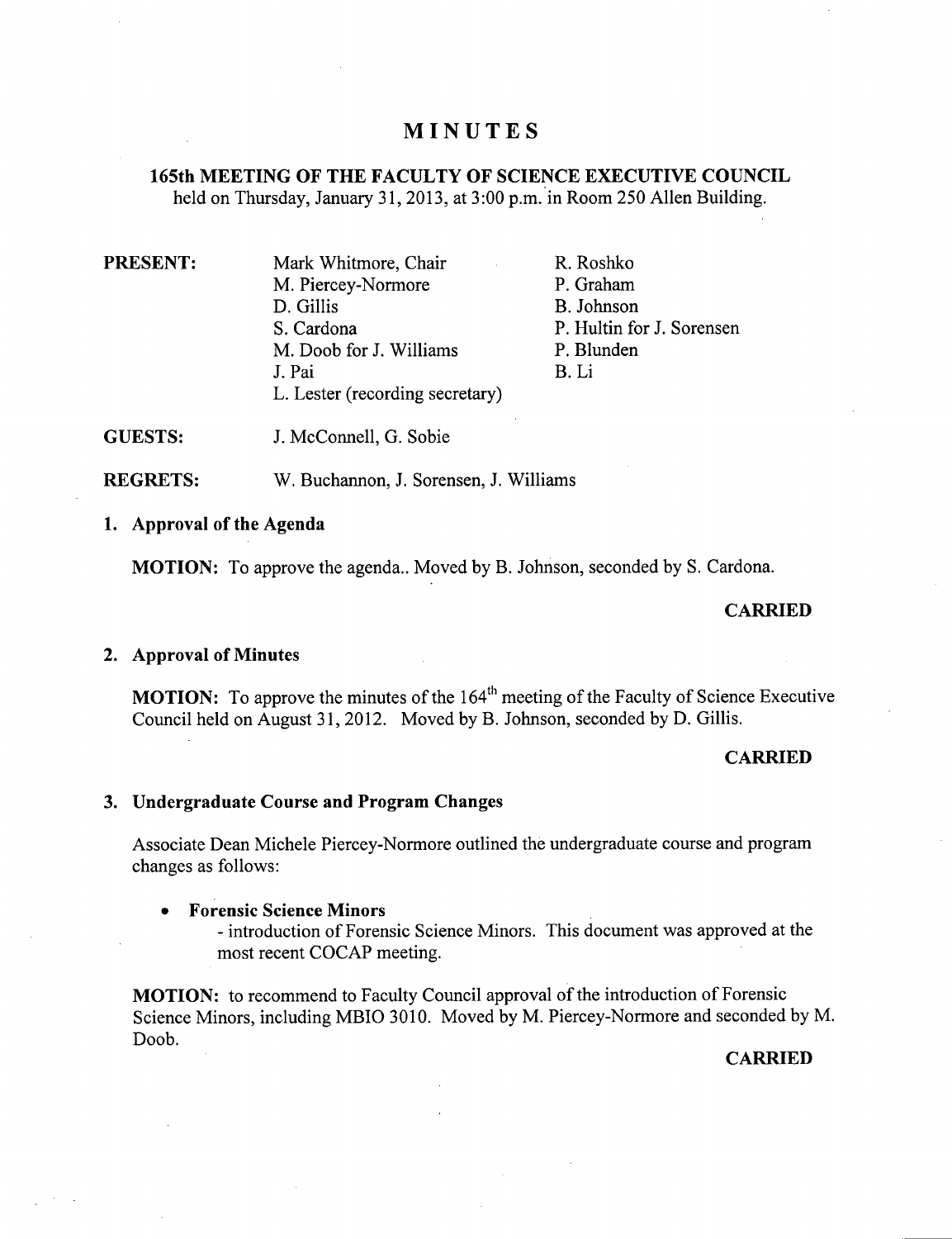#### **Biological Sciences**

- i) Course Modifications change to course description resulting from the removal of BIOL 3100 a requirement in the Biological Sciences Major Co-op programs.
- ii) Program Modifications removal of BIOL 2262 from the list of Optional List B Theme courses.

### **Computer Science**

- i) Course Modifications 3 course modifications 3010 (change in description), 3490 and *4580* added as prerequisites.
- ii) Program Modifications Introduction of an additional area of specialization: Web-Based Systems.

### **Microbiology**

i) Course Modifications – Change in prerequisite to MBIO 3010, MBIO 2360 will now be a co-requisite.

#### **Physics and Astronomy**

- i) Program Modifications to Physics Honours (Option B Physics)
	- remove the Year 4 "choose from 4250, 4600, 4620" list. 4600 and 4620 have been deleted.
	- $-$  4250 moved to the the list of required  $4<sup>th</sup>$  year courses.
	- switch MATH 3130 to year 3 and PHYS 3640 to year 4.

**MOTION:** to approve all course modifications as outlined. Moved by M. Piercey-Normre, seconded by B. Li.

#### **CARRIED**

**MOTION:** to recommend to Faculty Council approval of all program changes as outlined. Moved by M. Piercey-Normore, seconded by P. Hultin.

#### **CARRIED**

# 4. Approval of the Draft Agenda for the 129<sup>th</sup> meeting of Faculty Council scheduled for **February 13, 2013.**

**MOTION:** To approve the draft agenda of the 129th Faculty Council meeting scheduled for February 13, 2013. Moved by M. Doob, seconded by P. Graham

## **CARRIED**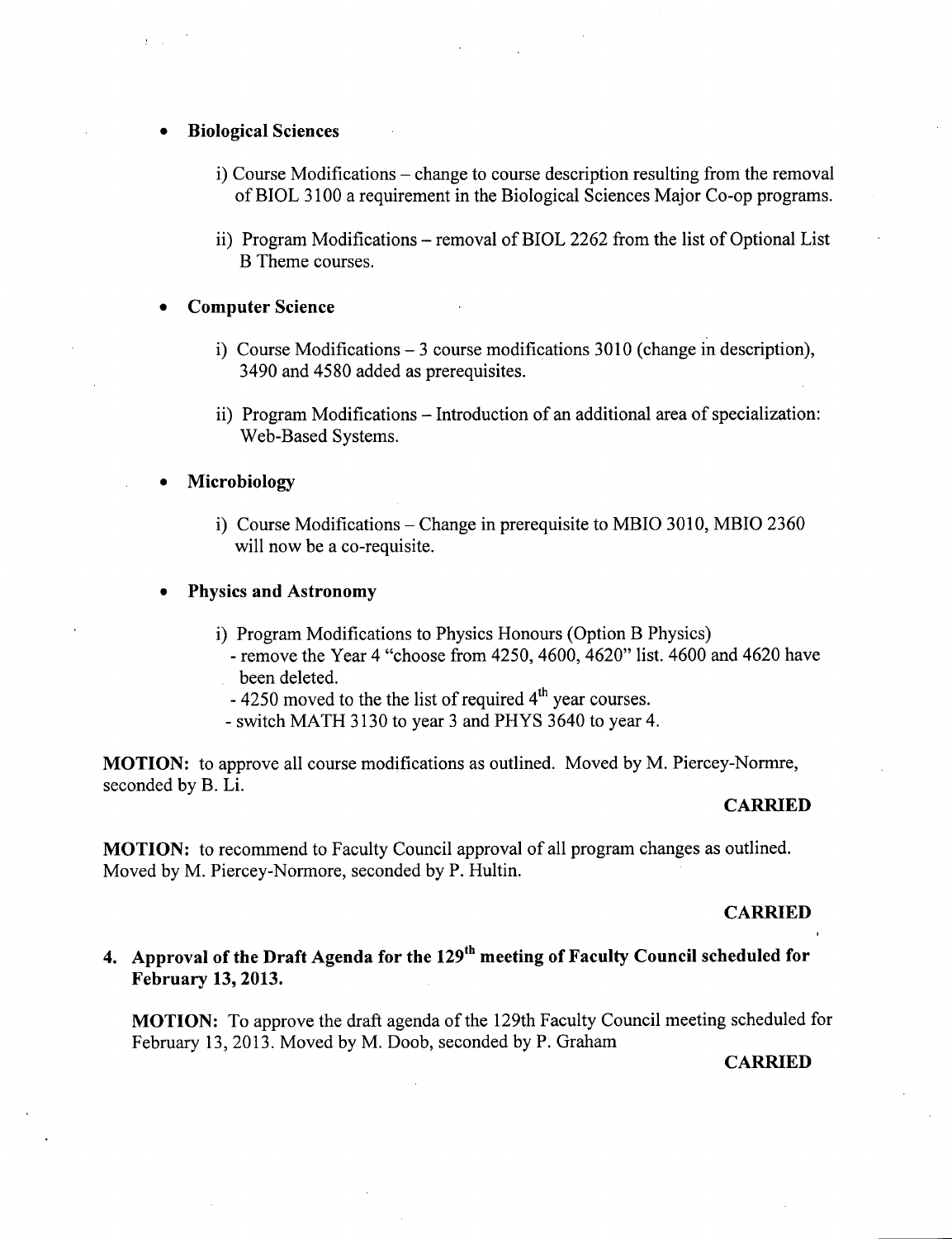# **Other Business**

There was no other business to discuss.

# **Adjournment**

The meeting adjourned at 3:15 p.m.